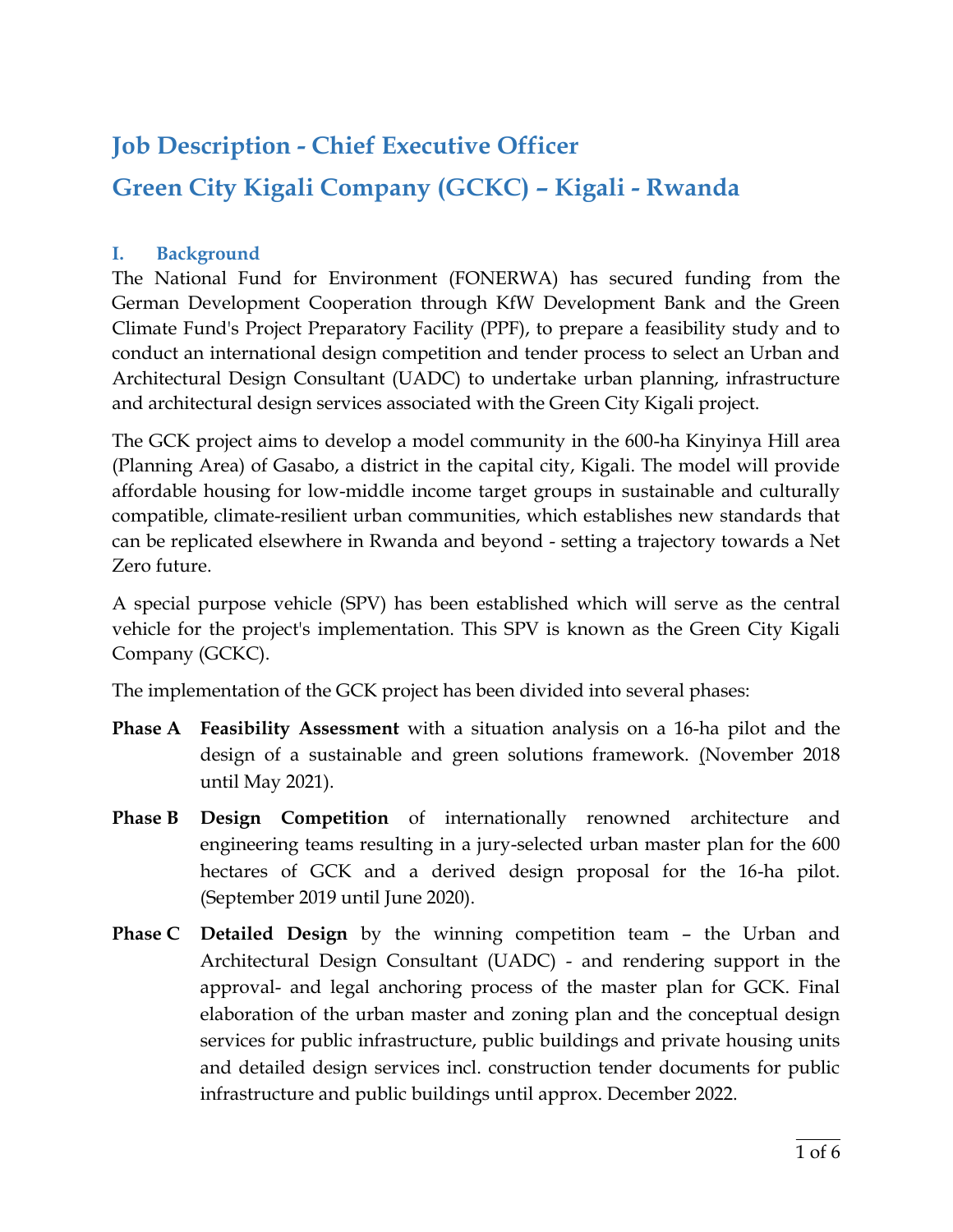**Detailed Design** by private housing developers of private housing units based on the conceptual design by the winning competition team: approx. December 2022 until December 2023.

- **Phase D Construction and occupation** of the 16-ha pilot: December 2023 until at least December 2028 for substantial completion.
- **Phase E** 16 -ha pilot **In Use** with need for asset and facility management.

The timing of the detailed design and development of the remaining 600-ha Kinyinya Hill area will be decided at a later stage.

#### **II. The Chief Executive Officer**

The Chief Executive Officer for the Green City Kigali Company (GCKC) has a primary responsibility for the management of the business and operations of GCKC in accordance with the GCK Company's approved constitution and policies by the GCKC Board of Directors. The CEO is also expected to believe in the concept of the Green City and the benefits delivered to Rwanda and its population. The CEO is expected to spearhead the institutional development of the nascent company – GCKC and take it to a maturity level required to achieve its goal. The CEO is also responsible for providing overall leadership and guidance in implementing the GCK project.

The CEO shall report to the Board of Directors. Specific duties and responsibilities of the Chief Executive Officer include, but are not limited to the following:

- **A. Duties and Responsibilities: Leadership and Relationship Management**
	- Provide overall leadership and management of company affairs under the guidance of the Board of Directors.
	- Spearhead the development and execution of strategies based on Green City Kigali's vision specifically regarding its ambition to achieve innovation, cultural sensitivity, eco-friendliness, climate resilience and affordability.
	- With the support of a Project Management Consultant contracted by FONERWA, oversee the work of the Urban Architectural Design Consultant (UADC) when developing the Masterplan for the 600-ha, detailed design for the 16-ha (infrastructure) Phase C above), and provide leadership and guidance in the implementation of the pilot project and future phases thereafter.
	- With oversight from the Board, recruit and lead the GCKC senior management and team (staff and consultants) required in the implementation of the GCK Project. (Initially commence with supervision of a Development Director and perform his/her performance appraisal).
	- Monitor and evaluate the performance of the team. Lead and motivate subordinates to advance employee engagement develop a high performing managerial team.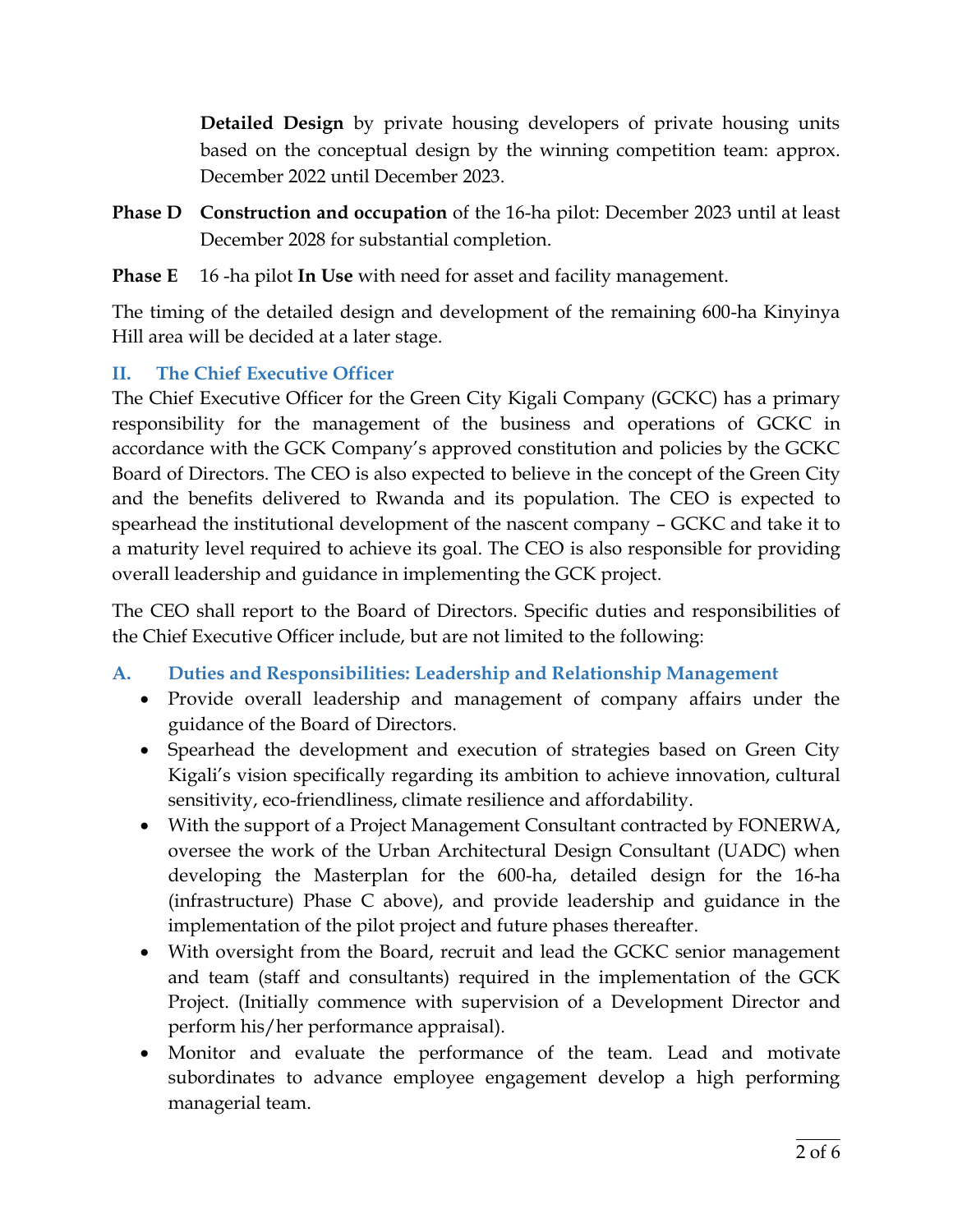- Represent the GCKC, as its principal spokesperson, maintaining effective communication and beneficial relationships with the shareholder/s, relevant stakeholders, customers, media, statutory bodies, government institutions and the public.
- Preserve and enhance the corporate image and reputation of the GCKC and GCK Project.
- Promote a corporate culture that embraces ethical practices, individual integrity, accountability, and social responsibility.
- Promote the company to local, national, regional, and international constituencies. Promote the company through written articles and personal appearances at conferences and on other media channels.
- Participating in industry-related events or associations that will enhance the organization's partnerships, the organization's reputation/ visibility, and the organization's potential for success.
- Any other related assignment assigned by the Board of Directors.

## **B. Duties and Responsibilities: Strategic, Business and Operational Management**

- Develop, Revise and implement the strategic and business plans of the GCKC, ensuring that they are monitored, and periodic reports are submitted timely to the Board of Directors.
- Develop, Revise, implement, monitor and evaluate the requisite financial and operational plans to implement the strategic and business plans.
- Develop, implement and monitor fund mobilization strategies and plans. Identify potential business partners or shareholders and lead negotiations with them and conclude binding agreement that are beneficial to GCK project and on behalf of GCKC under the oversight of the Board of Directors.
- Identify acquisition and merger opportunities and lead implementation activities for and on behalf of GCKC. Looking – when needed – at potential acquisitions or the sale of the company under circumstances that will enhance shareholder value.
- Enforce sustainability, social responsiveness, accountability and transparency while executing the GCK project.
- Ensure prompt submission of monthly, quarterly, and annual financial/operational reporting to the Board.
- Elaborate and implement marketing and sales strategies, enhancing the uptake of the housing products from the GCK project with an aim to maximize return on investment.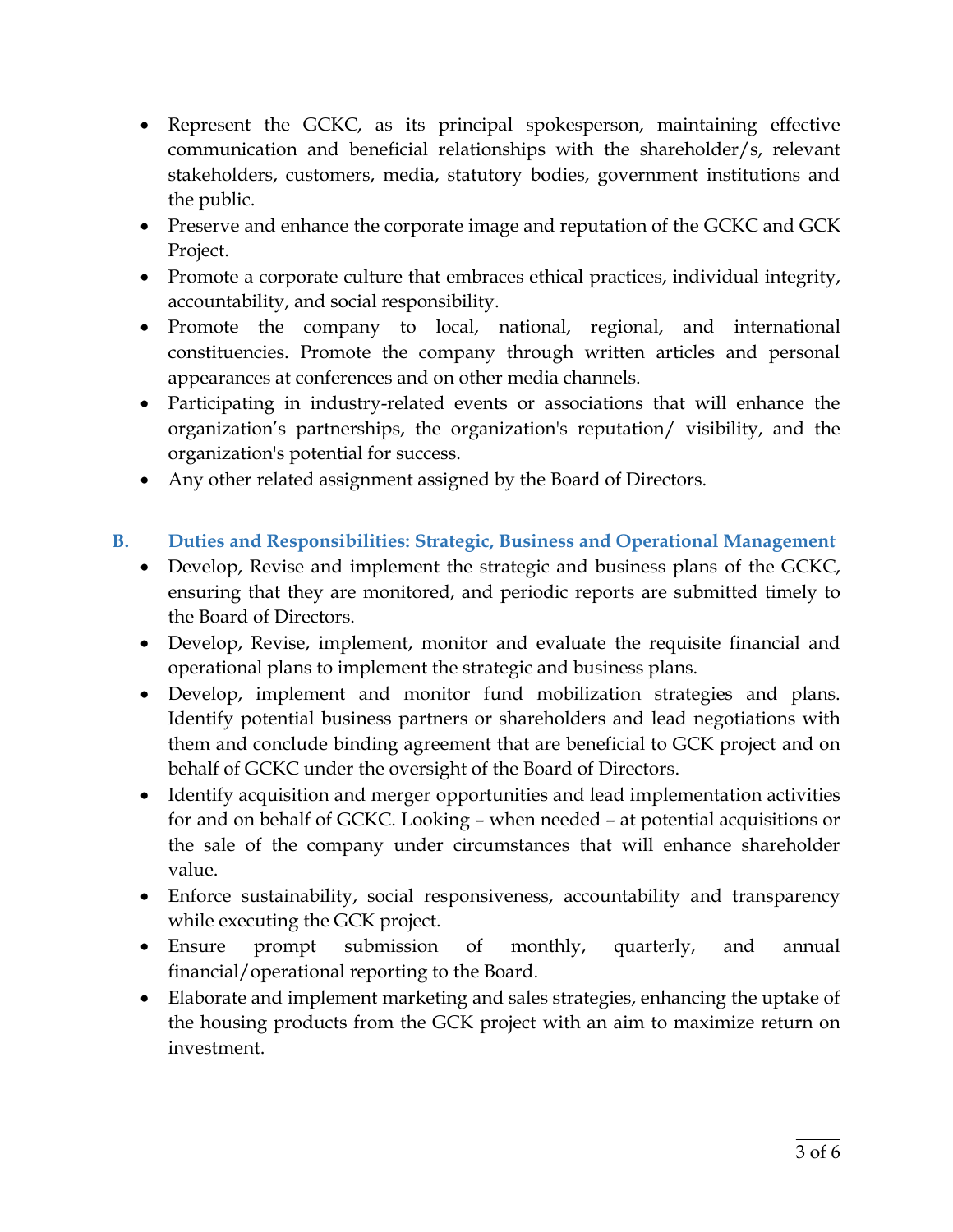- Elaborate an investment plan to strategically re-invest Green City Kigali Companies profits. Make high-quality investing decisions to advance the business and increase profits.
- Create sustainable long-term shareholder value while securing company assets.
- Any other related assignment assigned by the Board of Directors.

## **C. Duties and Responsibilities: Compliance, Risk Management and Corporate Governance**

- Develop and maintain the GCKC's culture, values, quality standards and regulations within the company team (staff and consultants) and other key stakeholders and partners.
- Develop and maintain the company's policies and regulations as well as systems, procedures, and processes for effective and efficient management of the company.
- Develop, implement, monitor, and evaluate the risk management framework including the risk register and appropriate mitigation measures.
- Ensure the company and project complies with all its legal, regulatory and administrative obligations.
- Ensure periodic audits are carried out as is required by the law and relevant regulations.
- In collaboration with the Board, establish and implement the Board Charter for effective Governance of the GCKC.
- Support the Board in taking informed decisions on strategic direction, ensuring timely and accurate transmission of all pertinent information and updates. Inclusive of which are the company's operational and financial affairs, project progress, matters stemming from government and regulators-fiscal, monetary, environmental, policy and regulation.
- Analyze problematic situations and occurrences and provide solutions to ensure company survival and growth. Maintain a deep knowledge of the markets and industry of the company.
- Any other related assignment assigned by the board of directors.

#### **D. Required qualifications, skills, knowledge, and attributes**

 MBA, Master's degree in Business Management and Finances, Master's degree in Financial Investment and Risks Management, Urban Planning and Development, Real Estate Property Investment, Strategic Investment, or other relevant degrees.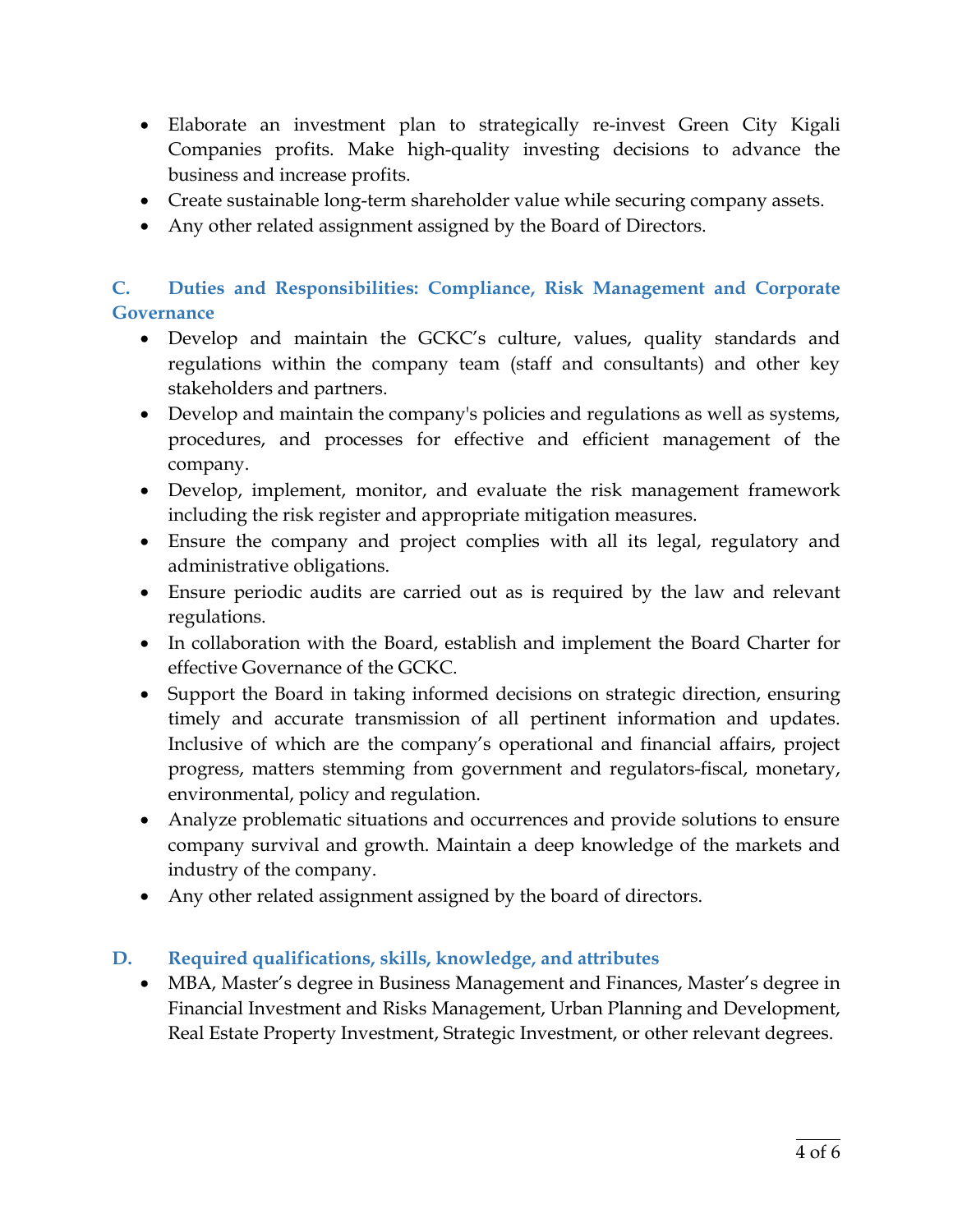- Any professional certification such as certification in Finance Analysis and Appraisal, a Corporate/ Portfolio Finance or Management Training Certification or PPP management will be considered as an asset.
- At least 10 years' experience in real estate project development and management. With at least 5 years of experience in a senior managerial/executive position. International experience will be seen as an asset.
- Familiar with the public projects' implementation process, especially large-scale Affordable Housing projects. Proven experience in implementation of PPP projects.
- Proven experience in resource mobilization.
- Experience in developing profitable strategies and implementing vision
- Strong understanding of corporate finance, investment planning and performance management principles.
- Familiarity with diverse business functions such as marketing, PR, finance etc. Having professional business acumen is an asset.
- In-depth knowledge of corporate governance and general management best practices.
- An entrepreneurial mindset with outstanding organizational and leadership skills. Excellent negotiation, communication, public-speaking, and interpersonal skills.
- Be well experienced in interacting directly with senior Government officials, senior officials of firms in the private sector, and similar institutions.
- Having a clear understanding of national institutions.
- Strong analytical, problem-solving, and decision-making skills, capable of strategically orienting the GCKC and guiding the Board in strategic decision making.
- Highly ethical and committed to transparency and accountability.
- Hard working and gritty to push through challenges albeit poise under stress. Flexible and adaptable to changing environments; thrives in a bootstrapped culture.

## **III. Timing and Duration of the contract**

 The position is expected to be filled as soon as possible and is an open-ended contract subject to annual reviews by the GCKC Board of Directors that triggers its continuity.

## **IV. Remuneration**

 The incumbent will be offered a competitive remuneration package tailored to and commensurate with his/her experiences and educational background.